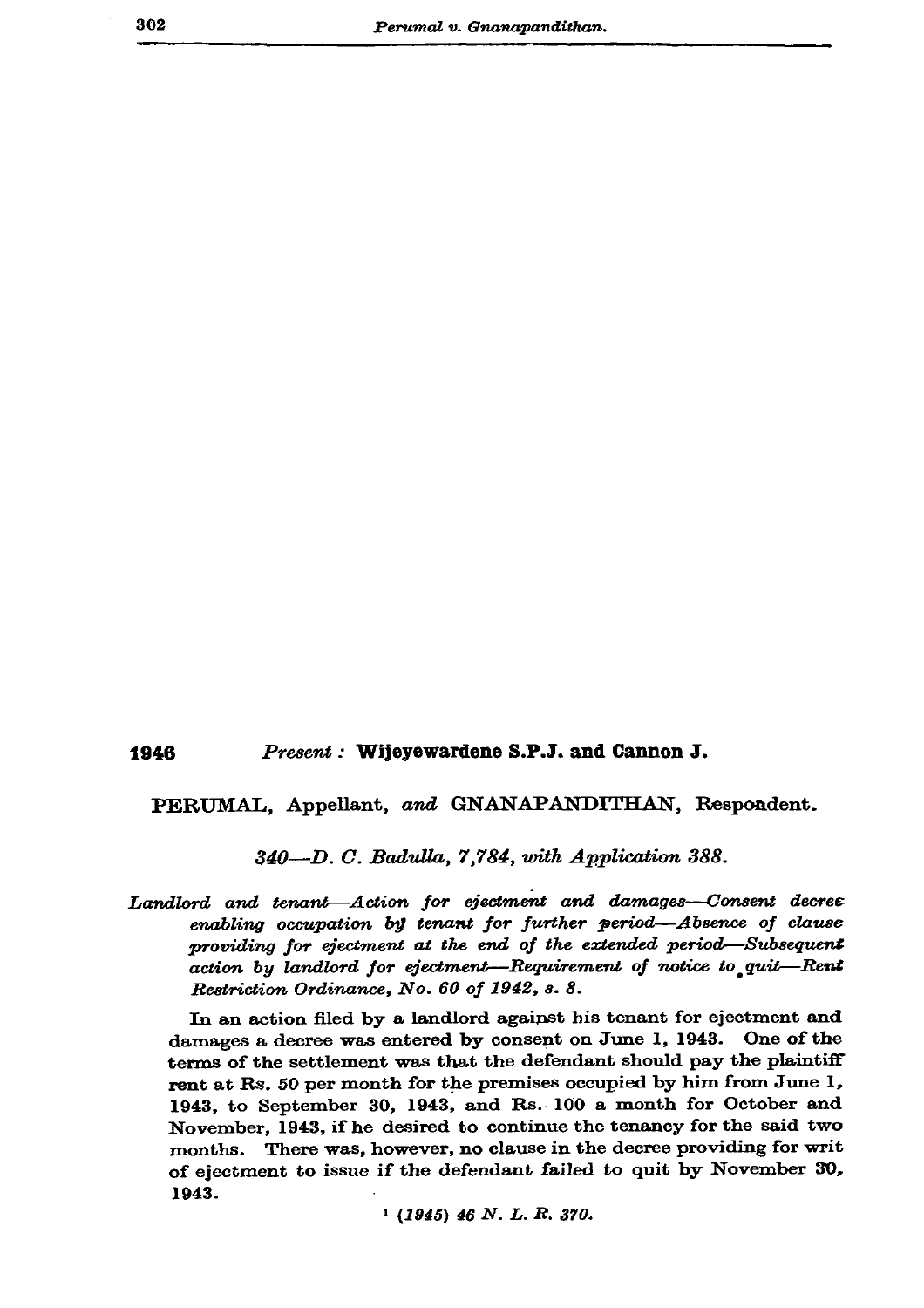The landlord filed a separate action in May, 1944, alleging that the tenant was in wrongful possession of the premiscs after November 30. 1943, and claiming ejectment and damages.

Held, that under the decree entered of consent the defendant became a tenant under the plaintiff for the period ending November 30, 1943. with the option of terminating his tenancy earlier on September 30, 1943. and that in the case of such a tenancy no notice need be given by the landlord to terminate the tenancy.

Quaere, whether the tenant in such a case is entitled to claim the benefit of section 8 of the Rent Restriction Ordinance.

PPEAL, with application for revision, from a judgment of the District Judge of Badulla.

H. V. Perera, K.C. (with him N. Kumarasingham), for the defendant, appellant.

N. E. Weerasooria, K.C. (with him D. W. Fernando and Dodwell Gunawardene), for the plaintiff, respondent.

Cur. adv. vult.

July 30, 1946. WIJEYEWARDENE S.P.J.-

The defendant became a tenant of the plaintiff some years ago and in June, 1942, the plaintiff gave the defendant notice to quit the premises at the end of the following month. As the defendant failed to comply with the notice, the plaintiff filed action No. 7,485 against him in October. 1942. in the District Court of Badulla for ejectment and damages.  $\mathbf{A}$ decree was entered by consent in that action on June 1, 1943. That decree was in the following terms :-

- $(u)$  That the defendant do pay the plaintiff Rs. 625 as rent and damages up to May 31, 1943.
- $(b)$  That he pay the plaintiff rent at Rs. 50 per month for the premises occupied by him from June 1, 1943, to September 30, 1943, and Rs. 100 a month for October and November, 1943, if he desires to continue the tenancy for the said two months.
- (c) That defendant do pay all assessment taxes for the said period of six months during his tenancy.
- $(d)$  That the plaintiff be entitled to take the produce of the coconut trees on the premises and to remove from the defendant's vard two door frames now lying there and belonging to him.
- (e) That the defendant do pay to the plaintiff Rs. 50 as costs of this action.
- (f) That the defendant do allow the plaintiff to commence any building operations, during the period June 1, 1943, to November 30, 1943, on the western end of the premises between the garage and the western boundary and allow the plaintiff's workmen to have access to the building site during the day.

In January, 1944, the plaintiff moved to have the decree amended by inserting an additional clause :- "In any event writ of ejectment to issue on December 1, 1943, if defendant fails to quit by November 30, 1943".